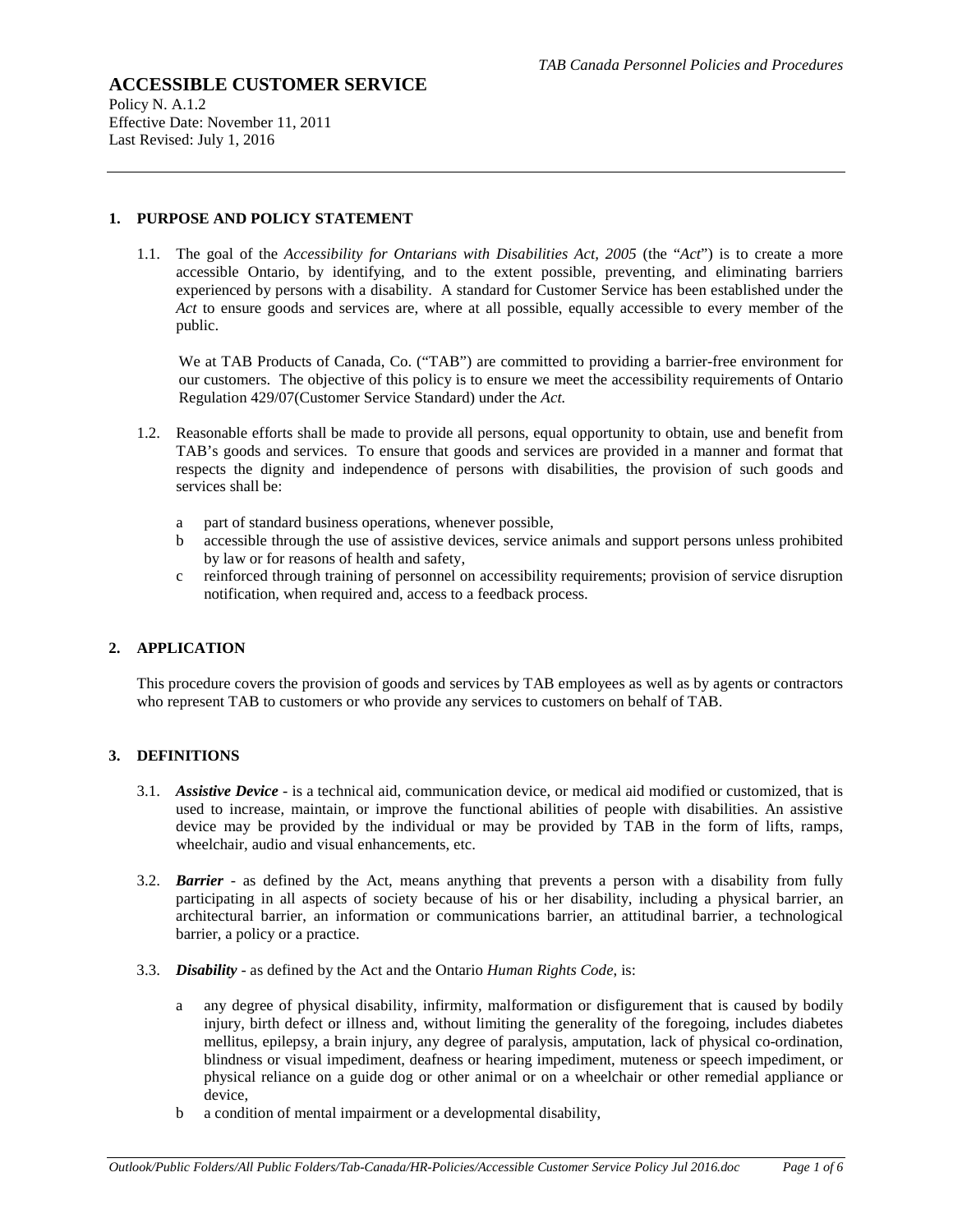Policy N. A.1.2 Effective Date: November 11, 2011 Last Revised: July 1, 2016

- c a learning disability, or a dysfunction in one or more of the processes involved in understanding or using symbols or spoken language,
- d a mental disorder, or
- e An injury or disability for which benefits were claimed or received under the insurance plan established under the Workplace Safety and Insurance Act, 1997.
- 3.4. *Service Animal* As reflected in Ontario Regulation 429/07 an animal is a service animal for a person with a disability if it is readily apparent that the animal is used by the person for reasons relating to his or her disability; or if the person provides a letter from a physician, nurse or regulated health professionals confirming that the person requires the animal for reasons relating to the disability.
- 3.5. *Support Person* As reflected in Ontario Regulation 429/07 a support person means, in relation to a person with a disability, another person who accompanies him or her in order to help with communication, mobility, personal care or medical needs or with access to goods or services.

## **4. RESPONSIBILITIES**

- 4.1. All Departments are responsible for:
	- a Providing documents in suitable formats upon request by a person with a disability
	- b Ensuring compliance with the Standards of Accessible Customer Service, Ontario Regulation 429/07 under the Act
	- c Notifying the Human Resources Department of any additional training requirements
	- d Budgeting for accessibility requirements
	- e Communicating and coordinating, when applicable, with a person with a disability regarding the use of a support person
	- f Communicating and coordinating, when applicable, with a person with a disability regarding services animals
	- g Providing notification of a service disruption to those persons that have registered with the HR Department
- 4.2. User (Person with a disability) is responsible for:
	- a Supervising and keeping service animals in control when used to access TAB's goods and services
	- b Providing verification or license of service animal certification
	- c Providing TAB with a contact name and information should service disruption notification be required
- 4.3. The Human Resources (HR) Department is responsible for:
	- a Monitoring and reporting on compliance measures
	- b Updating and interpreting this procedure
	- c Communicating the accessible customer service procedures to all relevant parties
	- d Assisting in the set-up of training and the records to be kept by TAB
	- e Maintaining a contact list of individuals that have registered for service disruption notification
	- f Providing individualized workplace emergency response information to employees who have a disability, where necessary
	- g Preparation and enforcement of Accessible Customer Service Policy
	- h The provision of Accessibility Training in accordance with the relevant policies and procedures
	- i Administering the feedback process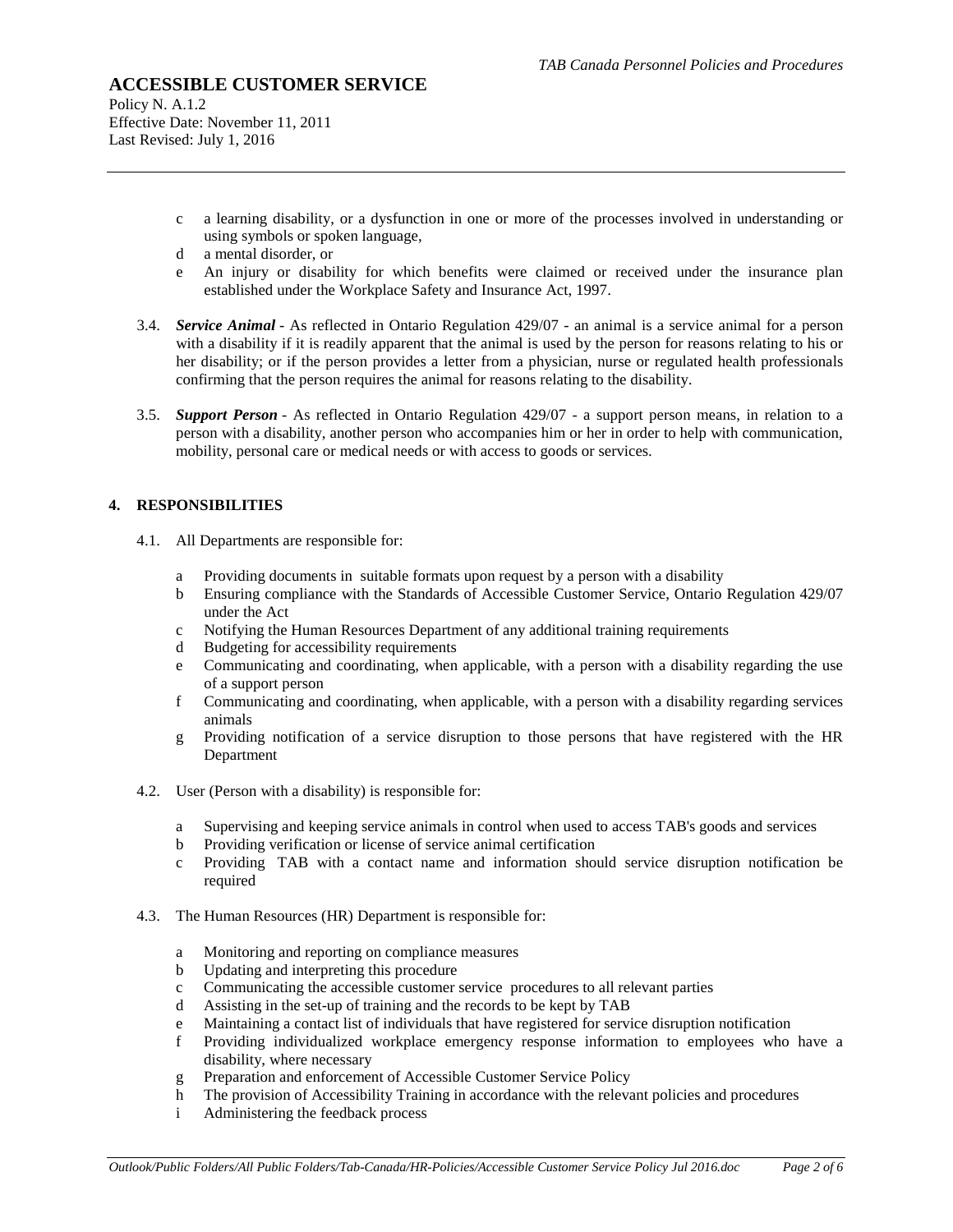Policy N. A.1.2 Effective Date: November 11, 2011 Last Revised: July 1, 2016

#### **5. PROVIDING GOODS AND SERVICES TO PEOPLE WITH DISABILITIES**

#### **5.1. Accessible Communication – Call Handling**

- a TAB strives to communicate with its customers in a manner that is accessible. Our Customer Service department is capable of addressing inquiries via email, as well as by phone, fax and regular mail. Upon request, TAB will make effort to provide product documentation in accessible and alternate formats (i.e. Braille, audio and electronic files).
- b TAB employees shall ensure that every effort is made to accommodate our customers with disabilities by immediately escalating inquiries that are not successfully concluded on the initial contact. The goal is to ensure that our customers with disabilities receive the full benefits of our customer service organization.

#### **5.2. Procedure For Assistive Devices, Service Animals And Support Persons**

TAB shall recognize and accommodate persons requiring the use of assistive devices, service animals and support persons to access goods and services in accordance with applicable legislation, policy and procedures.

#### **a Assistive Devices**

Customers with disabilities are permitted, where possible, to use their own Assistive Devices when on TAB premises, unless otherwise prohibited due to health and safety considerations or privacy issues arise. Where ever possible, TAB shall make assistive devices available in the form of lifts, wheelchairs, audio and visual enhancement, etc. Staff will receive training on various Assistive Devices that may be used by persons with a disability while accessing our goods and services.

#### **b Service Animals**

A person with a disability is permitted to be accompanied by a Service Animal in areas that are open to the public, when accessing goods and services provided by TAB, unless otherwise prohibited by law. In the event that a Service Animal is excluded from the premises by law, the appropriate personnel or TAB shall endeavor to make other provisions available, to enable the person with a disability to obtain, use or benefit from TAB's goods and services.

#### **c Support Persons**

A person with a disability may enter TAB premises with a Support Person and have access to the Support Person when accessing goods and services provided by TAB.

#### **6. TRAINING, SERVICE DISRUPTION NOTIFICATION, AND FEEDBACK PROCESS**

## **6.1. Training**

a TAB shall provide accessibility training and ongoing training in accordance with the Act, this policy and any related Human Resource training practices and procedure. Training shall be provided to all TAB employees. TAB will also ensure that any and all contractors or agents who represent TAB to customers, or who provide any services to customers on behalf of TAB receive appropriate training. Training will include the following content: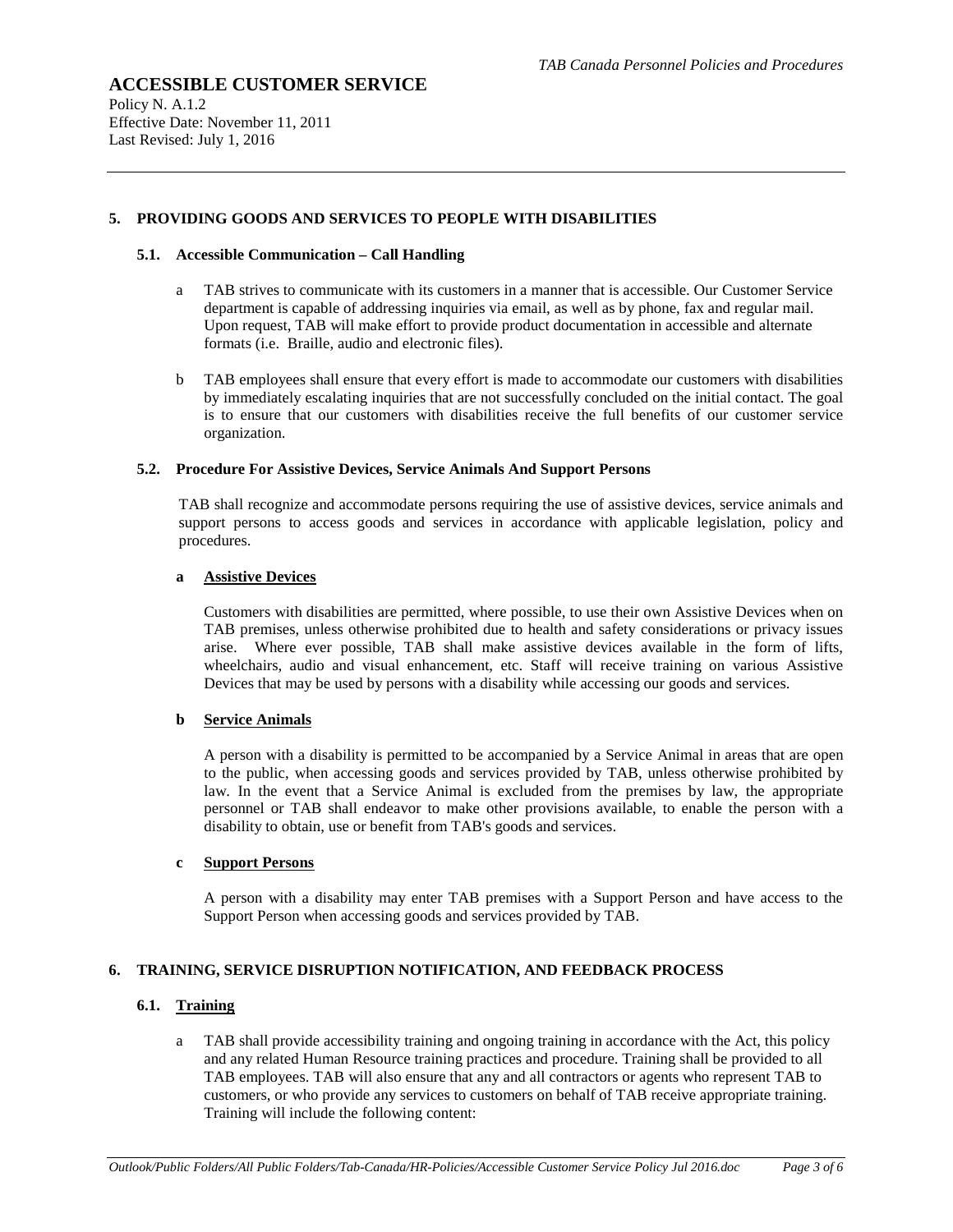Policy N. A.1.2 Effective Date: November 11, 2011 Last Revised: July 1, 2016

- The purposes of the Act and the requirements of the Accessibility Standard for Customer Service, Ontario Regulation 429/07
- How to interact and communicate with people with various types of disabilities
- How to interact with people with disabilities who use an assistive device or require the assistance of a service animal or a support person
- How to use assistive devices, if applicable, which may be available at TAB facilities
- Instruction if a person with a disability is having difficulty in accessing TAB's goods and services
- b The following shall also be applicable as it relates to training:
	- Training shall be provided on an as needed basis (i.e. training on the use of assistive equipment shall be upon hire or the first day of employment/use)
	- Training shall be provided in a timely manner and on an ongoing basis to meet staff needs and to ensure compliance with applicable legislation
	- TAB policies and procedures are available within TAB's Public Folders in Outlook. The appropriate policy and procedures shall be reviewed as part of the training program
	- TAB shall keep records of the training provided in accordance with Ontario Regulation 429/07

#### **6.2. Service Disruption Notification**

- a In the event of a planned service disruption at any TAB facility, service or system notice shall be provided on TAB e-mail and posted at the location. Where a person with a disability uses such a facility, service or system, and, has registered a contact name and information with the HR Department, the contact person shall receive notice (in the manner determined at the time of registration) of the service disruption. Notice may be provided by one of the following ways:
	- by telephone, or
	- by email, or
	- by mail
- b The registered contact person shall be provided notice about the reason for the disruption, its anticipated duration and a description of alternative facilities, services or systems that may be available.
- c In the event of an unexpected disruption, where possible notice shall be posted at the facility or service location in a conspicuous place, or posted on TAB web site or by such other method as is reasonable under the circumstances.

#### **6.3. Feedback Process**

- a TAB shall maintain a feedback form to enable customers to comment on the accommodations provided to people with disabilities.
- b Such feedback forms shall be available to customers, and will be received by TAB, in any form (i.e. in-person, by telephone, in writing, fax or in electronic format, including email).
- c All questions and concerns received shall be acknowledged within a maximum of one (1) week from the date of receipt. Response time to such submissions shall be dependent on the complexity of the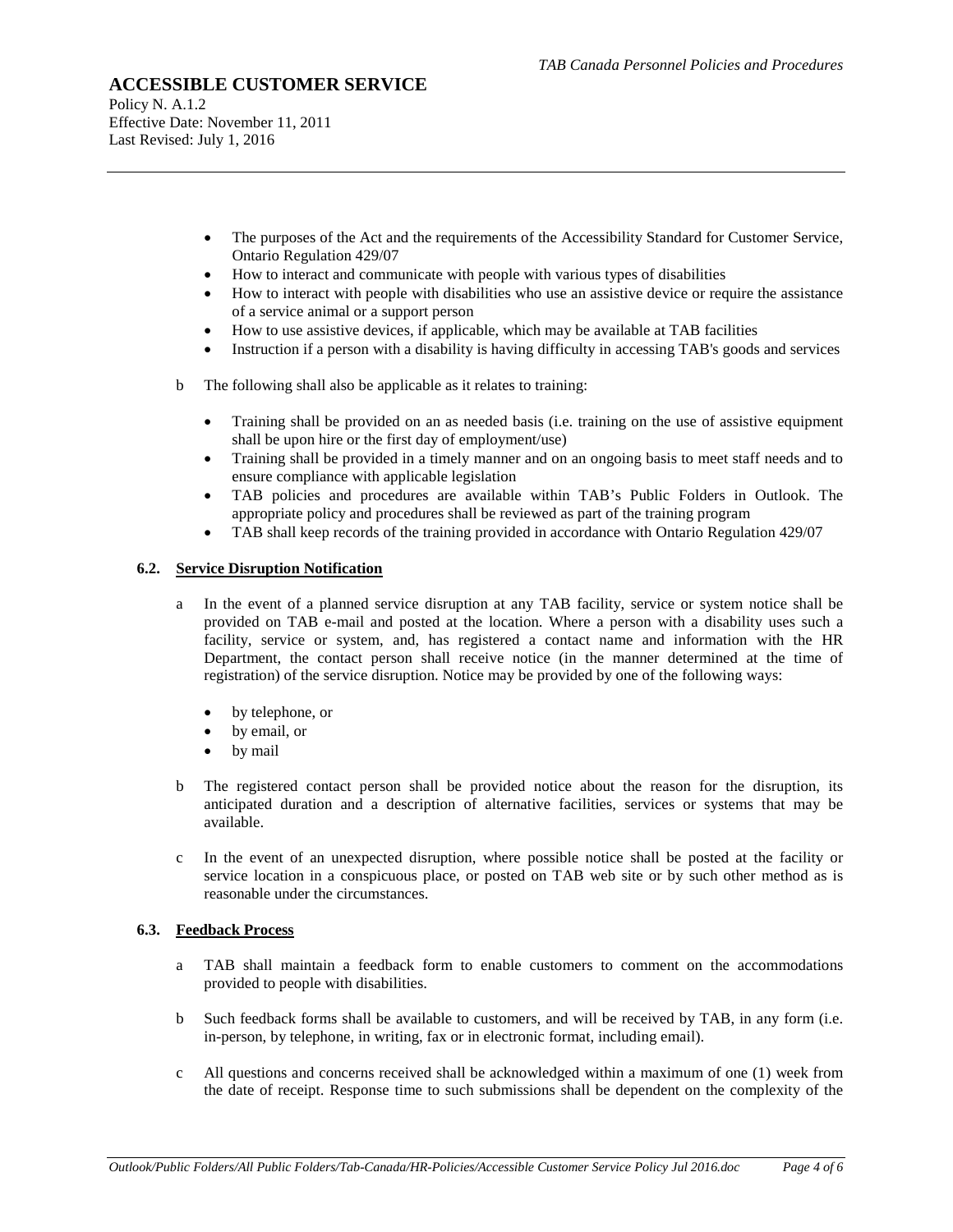Policy N. A.1.2 Effective Date: November 11, 2011 Last Revised: July 1, 2016

> issue, but shall not exceed thirty (30) business days, unless there are extenuating circumstances that have been communicated to the submitter.

d TAB shall ensure that this feedback process is accessible, by providing or arranging for accessible formats and communication supports, upon request.

#### **7. COMMITMENT TO ACCESSIBILITY**

TAB is committed to ensuring a barrier-free and fully accessible place to conduct business. TAB will make reasonable effort to provide accommodation in a timely manner. This policy will be provided in an accessible format or with a communication support, upon request. Should you require any accommodation due to a disability in order to access our services, please submit a feedback form (Appendix) or contact our Customer Service Department.

| <b>By Phone</b> | 1-800-417-8010     |
|-----------------|--------------------|
| By Fax          | 1-800-575-8427     |
| <b>By email</b> | canadainfo@tab.com |